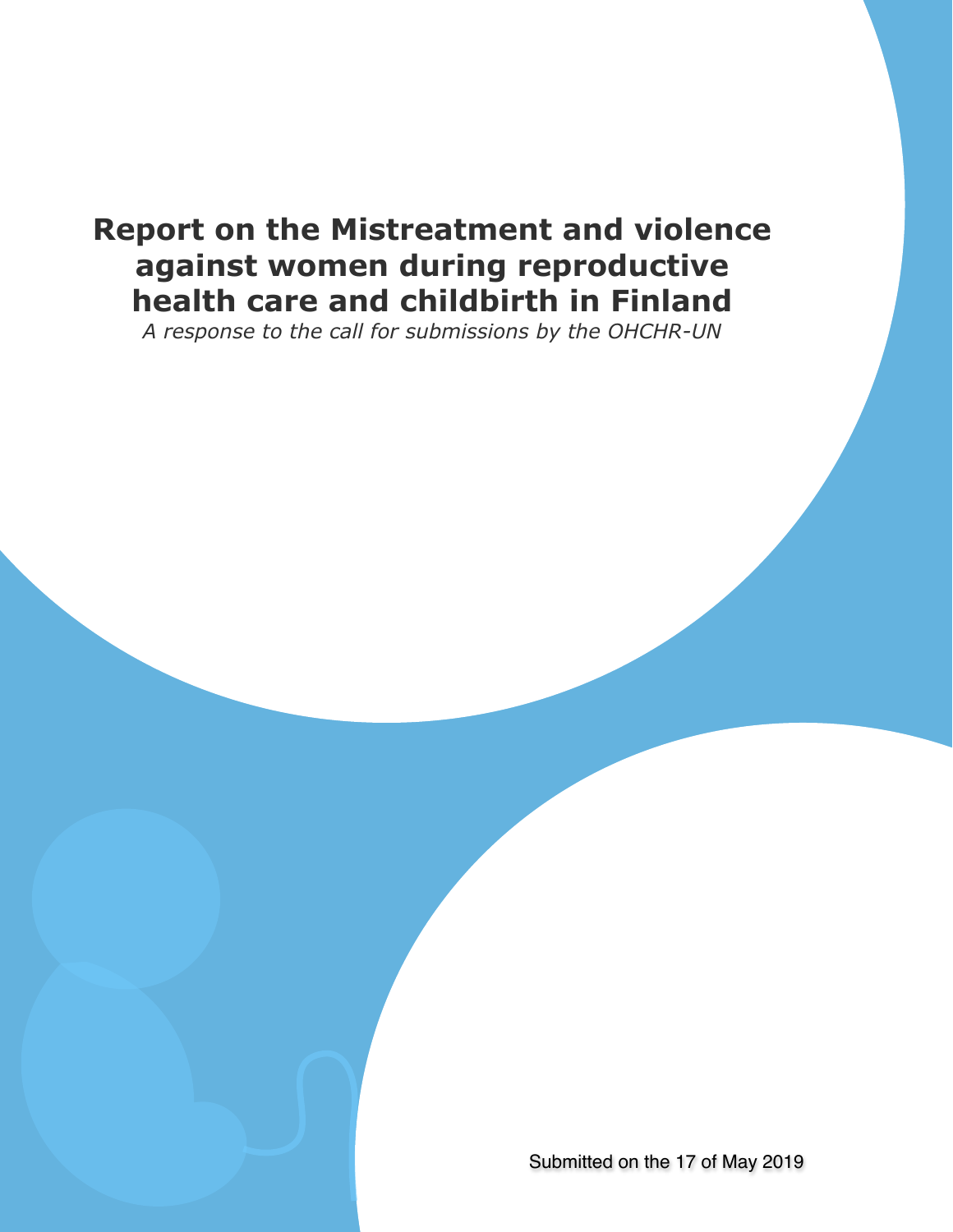## **Working group:**

Katri Immonen (M.Soc.Sci) Suvi Lehtilä (BA, HRHP) Annamaria Mitchell Ursa Dykstra (MA)

For any further contact and information on the material provided:

For the 'Me Too during childbirth' campaign: Anna-Maria Mitchell [annamaria.mitchell@helsinki.fi](mailto:Annamaria.Mitchell@Helsinki.fi) 

For the Active Birth Society: Amanda Ahola [amandaahola2@gmail.com](mailto:amandaahola2@gmail.com)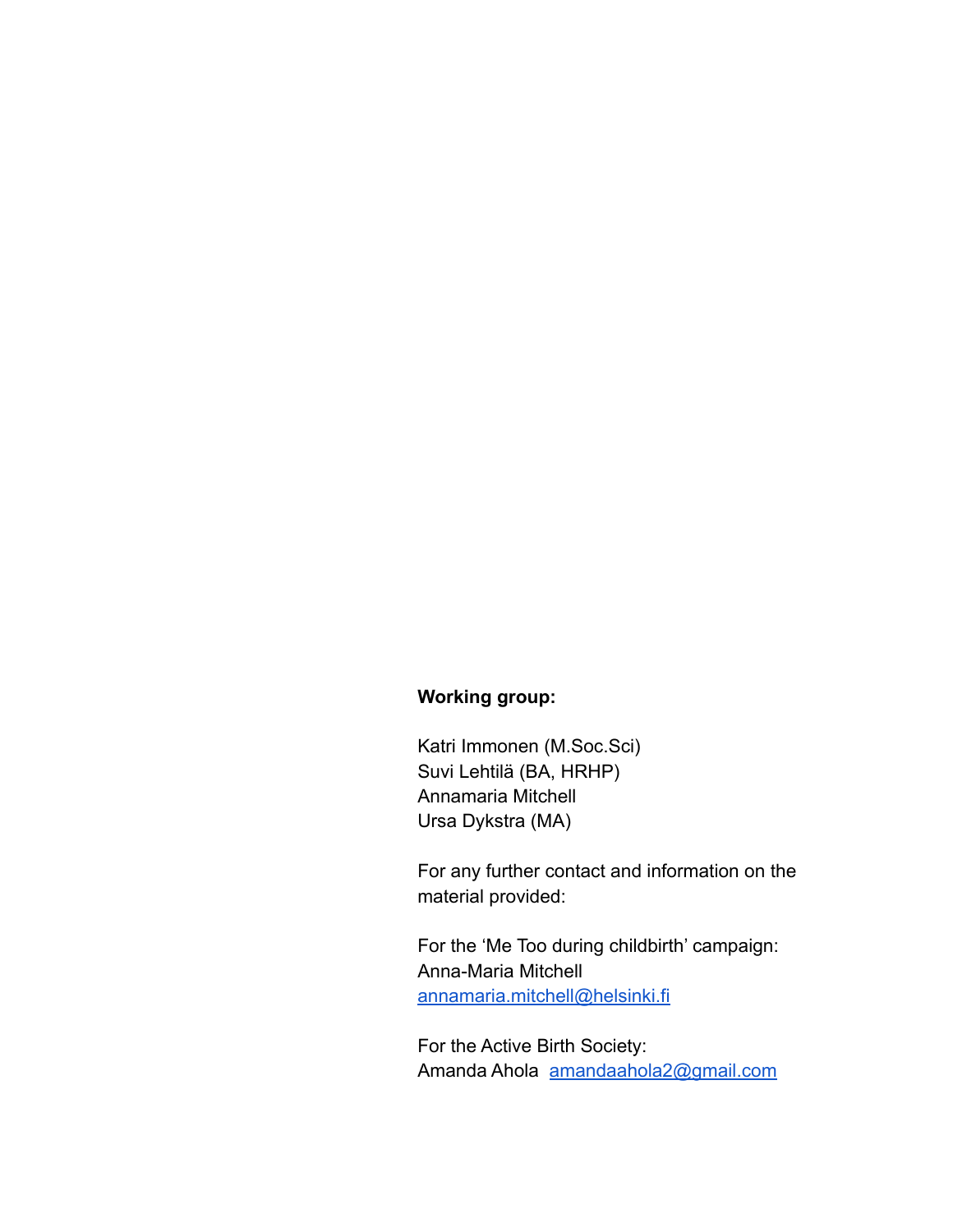*This report was compiled by the Minä Myös Synnyttäjänä campaign in collaboration with the NGO Aktiivinen Synnytys Ry.* 

*The campaign's aim is to strengthen women's right to self-determination in the reproductive health care system, make obstetric violence visible and get decision makers and hospitals to react to the problem.The campaign was started by a network of people interested in reproductive health and women's rights: we are midwives, doulas and women who have given birth and their spouses. We are not a registered NGO, but a network of people. Aktiivinen Synnytys ry (Active Birth NGO) and Suomen Doulat ry (The Finnish Doula Association) support the campaign.* 

*The Active Birth Society is the only existing Finnish organisation that works towards safeguard the rights of women in maternity care. The Society was established in 1986 and has since been working towards a more women centered maternity care in Finland. The organisation consists of a network of local level groups that offer information in regard to childbirth and maternity options. The foundational ethos of the organisation states that women should be given the choice to decide where, how and with whom they give birth. On a societal level the organisation seeks to ensure that individual rights and choices are respected in maternal health care.The organisation is fully volunteer based. We must regretfully acknowledge that there is no official watchdog organisation in Finland, with employed staff members that would oversee the state of maternal healthcare in Finland, or be able to provide legal advice to women in pregnancy and birth related issues.*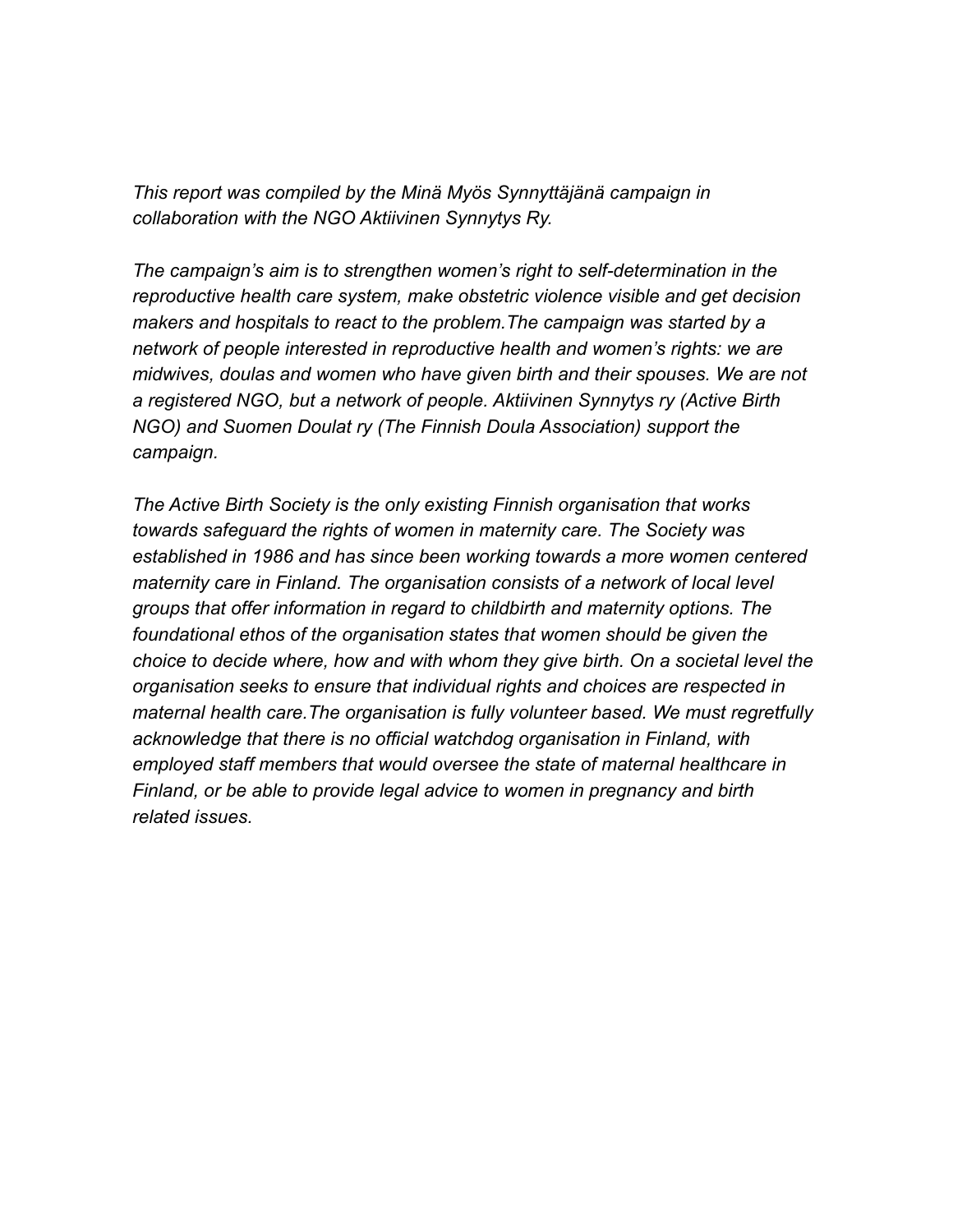## **Report on the Mistreatment and violence against women during reproductive health care and childbirth in Finland**

We are grateful for the opportunity to make a submission regarding the mistreatment and violence against women during reproductive health care and facility-based childbirth in Finland. The following report is based on personal narratives shared by Finnish women in May 2019 during the campaign Minä Myös Synnyttäjänä - Me Too during Childbirth. The report focuses of pregnancy and birth related care. There is no official data collected on violence or mistreatment of women during pregnancy and childbirth in Finland, and the subject is for the most part completely ignored in official statements.

## **1. Cases of mistreatment and violence against women during pregnancy and childbirth in Finland and the responses to it**

Obstetric violence has not been formally studied in Finland, and no statistics are kept about it. The psychological wellbeing of women after giving birth is not evaluated outside of, at best, the very short term. Births in Finland take place almost exclusively within the public healthcare system and the public birthing hospitals, while pregnancy and postpartum care are conducted in public maternal and child health care centres. There are no private birthing facilities, and only a very small handful of women choose to hire private midwives for home births, which are not recommended nor supported by the official healthcare system. Thus, report focuses solely on maternal healthcare and births that take place within birthing hospitals and in maternal and child healthcare centres in the Finnish public health care system.

In birthing hospitals the measure of customer satisfaction is based on a numerical "grade" given verbally a few days after the birth (usually on the scale of 1-10). The mother is not usually informed of the fact that she is being asked for a formal evaluation of the hospital's performance. The numerical grade given to the birth is not supposed to reflect the experience of relief after a baby has been born. A recurrent theme in the accounts shared by women is that they gave their birth a high number, a 9 or a 10 on the day after the birth, but had they been asked for an evaluation of the birth after some months, it would have been a 2 or a 3. Some have expressed that they felt like their own performance during the birth was being evaluated, as no information was given to them about what the grade measured.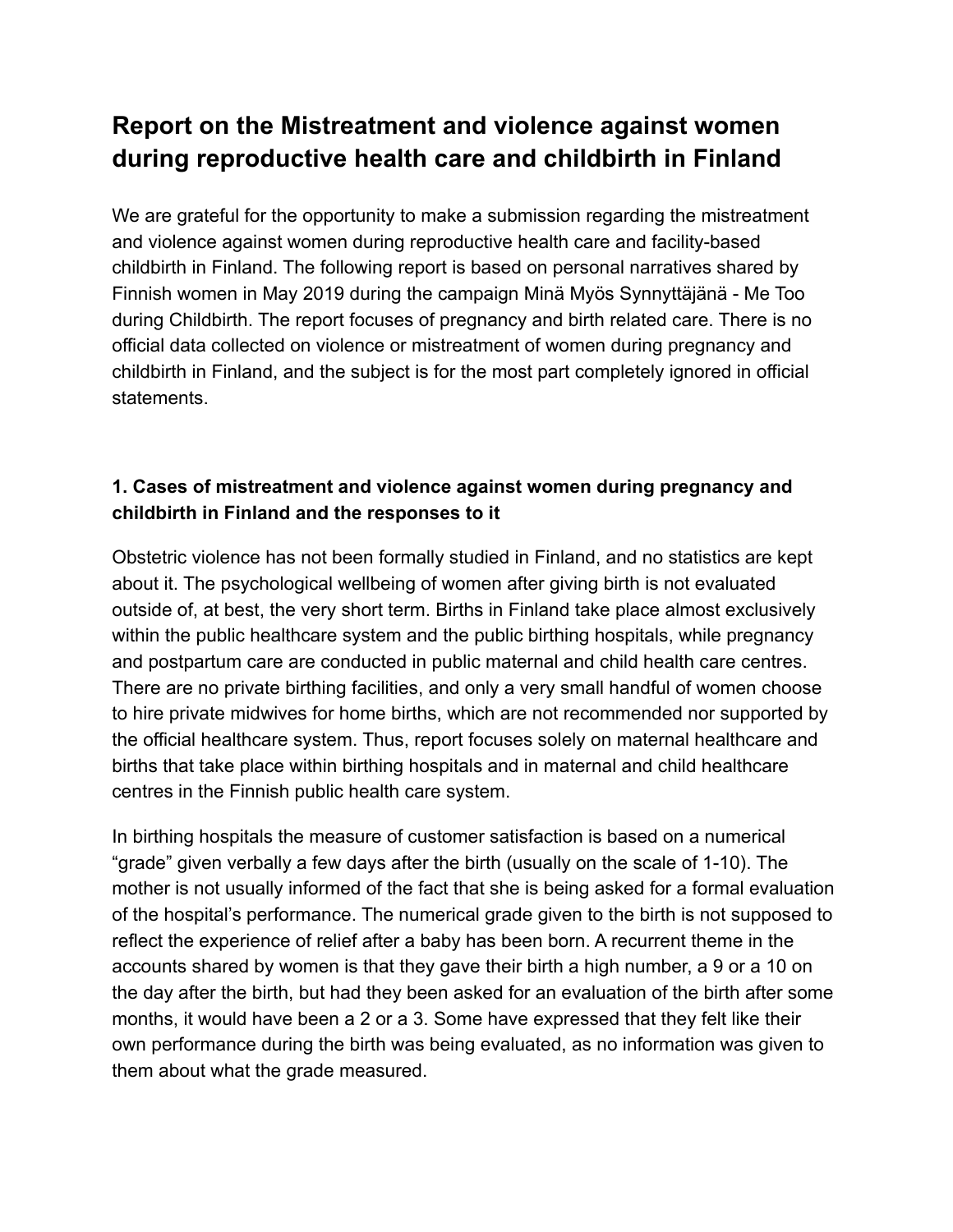The qualitative data gathered by the Minä Myös Synnyttäjänä ('Me Too during Childbirth) social media campaign reveals violations and violence at various levels. The campaign started on the 2 of May, 2019. In just two weeks, we have received over 150 accounts of violence, rights violations, and inappropriate conduct in maternity care, during prenatal care and birth as well as during postpartum care. We have thus far analysed 60 personal narratives that occurred between 2005 and 2019. Nearly half the stories shared report of events that took place between the years 2013 and 2019. The year was not mentioned in 13 of the stories and the 11 of the stories did not mention the location in which the events took place. See Appendix 1 for a discussion of how data has been analysed.

The experiences reported by the women took place all over Finland and in hospitals of varying size. The hospitals in which one or more case were reported are: Kuopio University Hospital, Päijät-Häme Central Hospital, Seinäjoki Central Hospital, Tampere University Hospital, Joensuu Central Hospital, Espoo Hospital, Lapland's Central Hospital, Satakunta Central Hospital, North-Karelia Central Hospital, Turku University Hospital, Central-Finland Central Hospital, Jorvi Hospital (Espoo), the Women's Hospital (Helsinki), Mikkeli Central Hospital, Oulu University Hospital, Oulaskangas Hospital (which no longer has a maternity or birthing unit), Länsi-Pohja Central Hospital (Kemi) and the now closed Kätilöopisto Maternity Hospital (Helsinki).

#### *"I only heard after the baby was born that they had done an episiotomy."*

The women's accounts collected by the campaign in the first two weeks since its launch, tell of various degrees of physical violence and emotional abuse that took place in public hospitals during pregnancy and birth. The response has been nearly overwhelming as in addition to the hundreds of stories collected, there has been a widespread response from women sharing about how they are hearing the term obstetric violence for the first time and how it is helping them come to terms with events that have left them emotionally scarred for years. In addition to the reports of actual abuse, violence and neglect during birth in Finnish hospitals, there are several accounts of how the events left women severely traumatised and suffering from post traumatic stress symptoms in the months and years following the birth. Several also shared that the treatment received during birth was so terrifying and left them so traumatised that they chose to not have more children.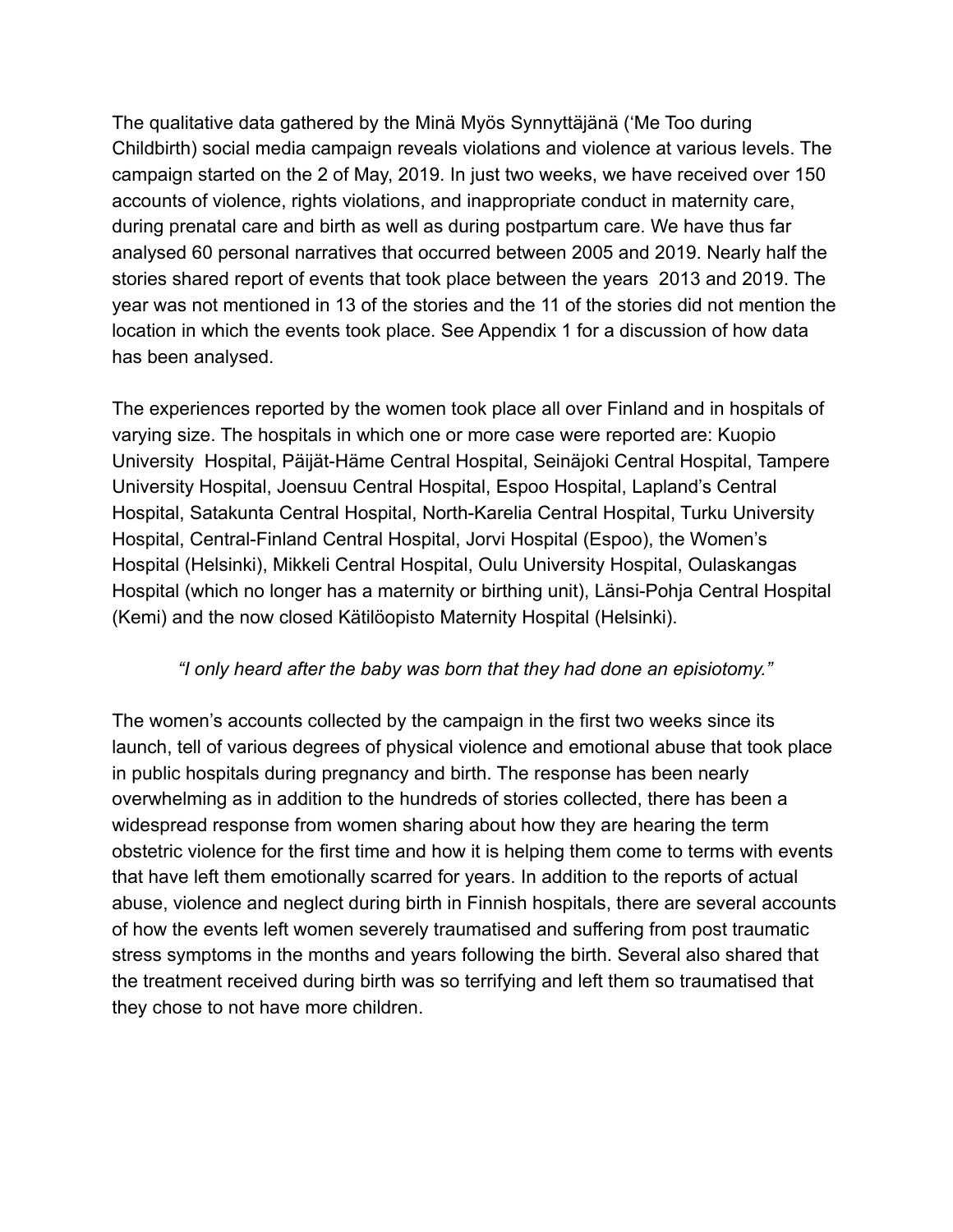*"The midwife repeated over and over 'Just enjoy the baby now,' while I was crying and yelling and trying to kick the doctor away from in between my legs where they were stitching me up."* 

The most common physical violations were medical interventions and procedures that were carried out violently or painfully, or procedures that were performed secretly or without consent. Typical examples included episiotomies done without informing the client, as well as violently performed vaginal examinations. Some stories reported the use of physical force such as pushing the woman to the birthing room bed, or holding her down while examinations were done against her consent or without informing her about what was happening. There were several cases of interventions and procedures carried out against the client's will or continued despite her requests to stop.

### *"I remember lying on the floor, crying hysterically from fear and pain."*

The women's stories include recurrent cases of emotional and verbal abuse. Examples of emotional abuse and neglect of the birthing woman were common. Women were often left alone during birth without support, information was commonly concealed or withheld, and several reports also accounted healthcare professionals lying to the client in matters regarding her care or the necessity of different interventions. There were cases of leaving unbearable pain untreated, obstructing movement during birth without medical reasons, as well as dictating the birthing position in the second stage of labour.

The start of the campaign was followed by wide media coverage. In media articles, many hospital representatives downplayed the women's accounts of obstetric violence shared through the campaign and refused to call them violence. Instead, hospital representatives and the chairperson of the Finnish Midwifery Union, Marjo Lyyra expressed worry over unnecessarily increasing people's fears of birth, and referred to rare emergency situations to justify violations of birthing people's basic human rights. The article in the Helsingin Sanomat (08 May, 2019) reported that Lyyra thinks that the things mentioned in the campaign are important to discuss as maltreatment during birth happens. Lyyra, however, finds the use of the word violence to be cruel towards the health care staff. It would appear that in Finnish maternity care the right to selfdetermination and bodily integrity it is not fully understood. Healthcare officials have expressed in several occasions in the last weeks' reports, that it is often necessary and acceptable for doctors to cross the birthing person's right to self-determination, despite the fact that the Finnish law defines it as absolutely unconditional right. To our knowledge, political authorities have not commented on the issue.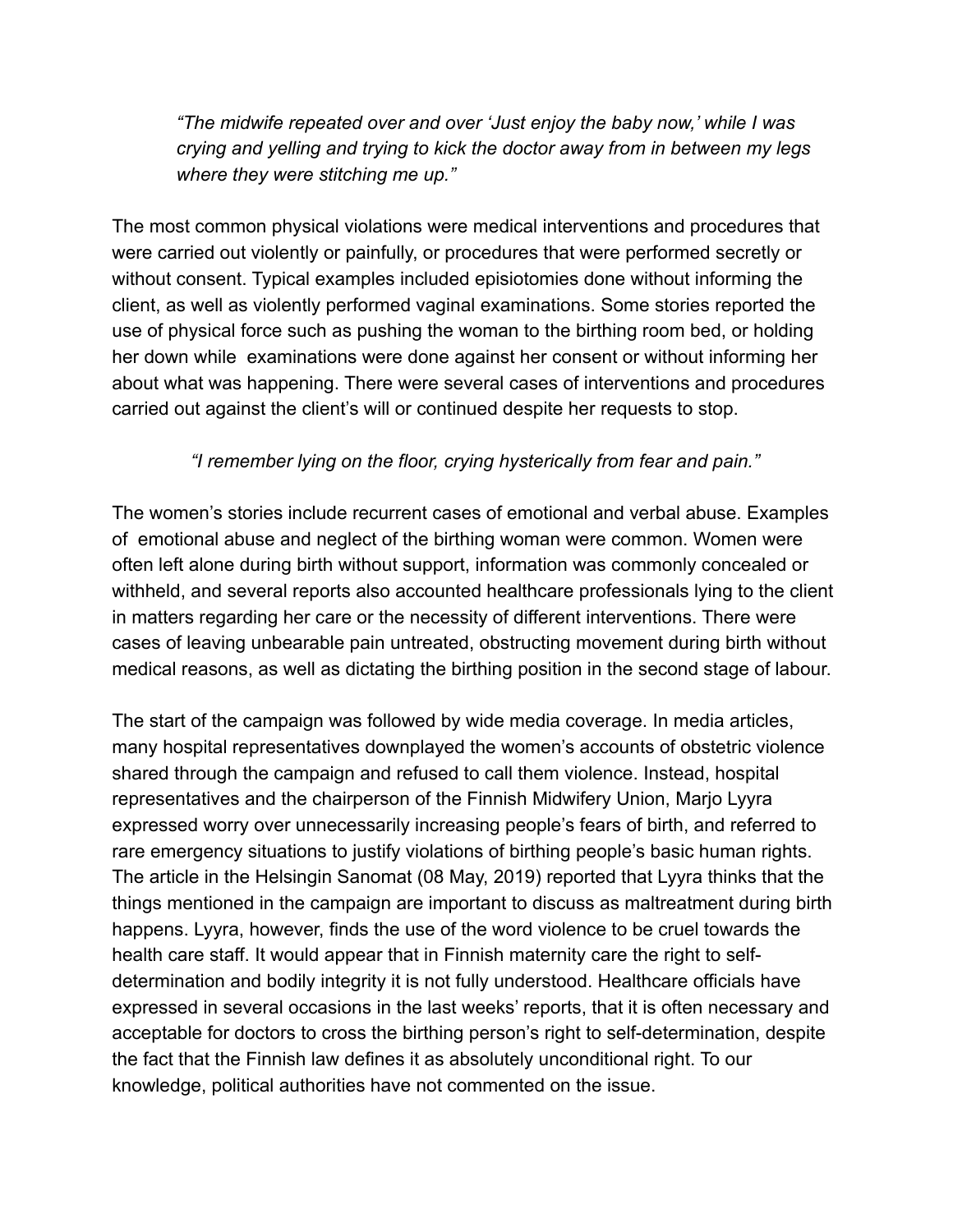*The mother has, after all, come to the hospital, in which case the responsibility is not hers. It is our responsibility to make decisions and possibly also to override the mother's will. Do we commit violence and mistreatment if we go against the mother's will?* 

> *Marjo Lyyra, President of the Midwives' Union, as reported in Helsingin Sanomat, Nyt-liite, 8 May 2019 [authors' translation from Finnish]*

*Doctors are being compared there quite carelessly to even perpetrators of sexual violence. It was very sad to read,' says Mäntymaa. [...] 'The risks associated with birth have also grown with the rise in the median age of mothers.. [...] Decisions sometimes have to be made very quickly. In the case of an emergency c-section, the baby must be born within ten minutes of making the decision to perform surgery. In that case there is not always time to listen to or discuss with the patient, because all energy must be focused on action.* 

> *Marja-Liisa Mäntymaa, OB/GYN senior physician at the Kymeenlaakso Central Hospital, as reported in Yle News, 8 May 2019 [authors' translation from Finnish]*

It is worth pointing out that a significantly large portion of the shared experiences took place during induction of labour. In these experiences typical elements were the loss of self-determination, transfer of decision-making entirely to medical personnel, agonising and uncontrolled pain, instrumental delivery of the baby which was experienced as violent, and bad tearing, lack of support, and being left alone while experiencing unbearable pain. As several statistics already show (WHO, 2011), induced births, in the reported cases, also often led to cesarean sections.

In Finland, almost a third of all births are induced (28.9% in 2017). The amount of inductions has grown 55% in the last ten years, from 16.7% in 2006 to 25.8% in 2016<sup>1</sup>. The percentage of inductions varies widely by hospital. Nine hospitals have induction rates of over 30%, and one hospital has an induction rate of over 45% (THL, 2018).

<sup>&</sup>lt;sup>1</sup> The years of comparison used are 2006-2016 as the statistical criteria was changed in 2017 rendering the numbers after 2017 not comparable to the previous years (THL, 2018).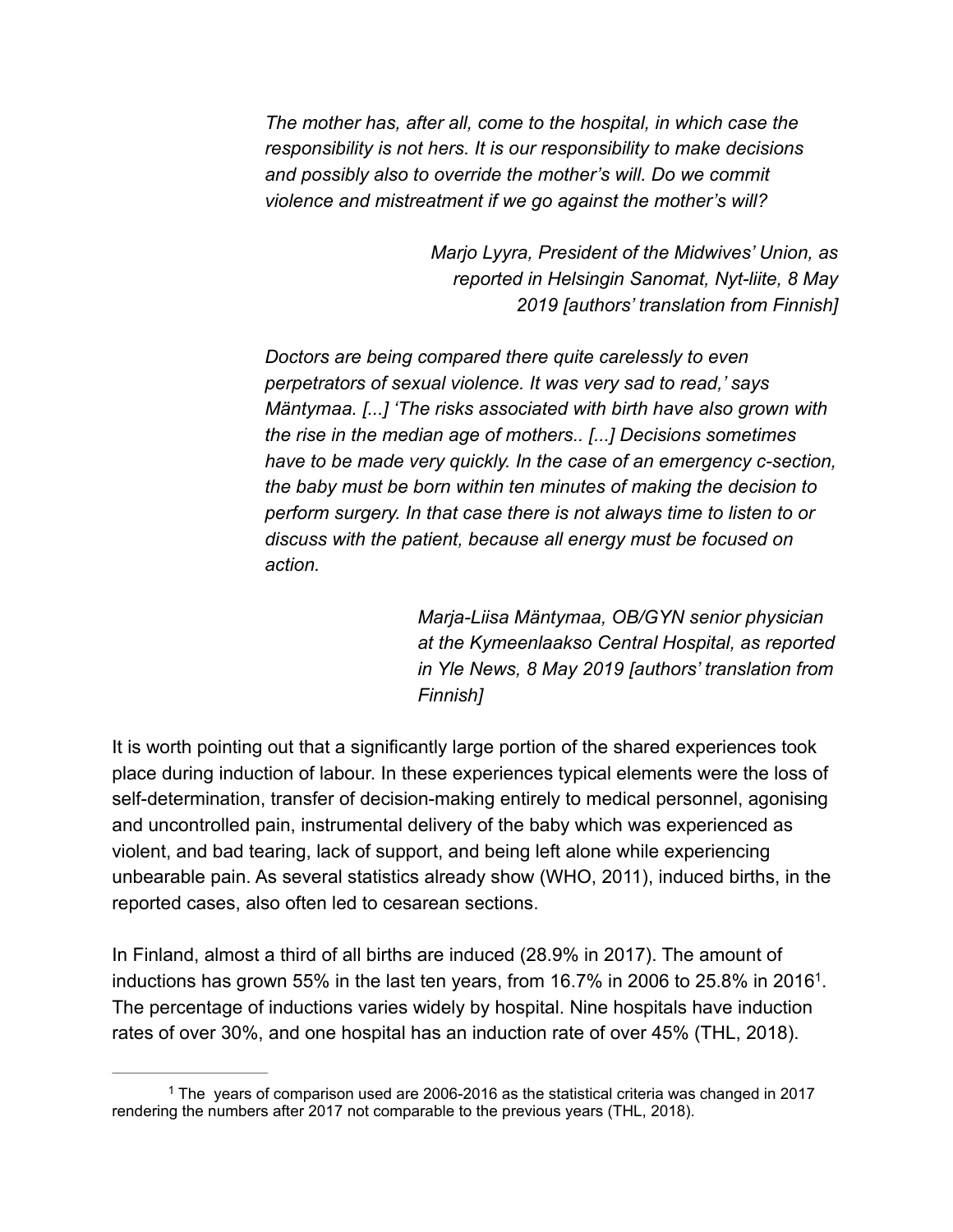Several birthing hospitals in Finland have been closed down in the last eight years, in an effort to concentrate births into the larger urban based Central and University hospitals (THL, 2016). Long travel distances create the fear of birth taking place outside of hospital and to address this problem induction of birth has become common practice even when there is otherwise no medical reason for induction. It is notable, that the hospital with the highest induction rate of over 45% is that of Länsi-Pohja, situated in Kemi, Lapland, where one of the contributing factor to the inductions could be the greater distances between home and hospital.

From the point of view of the rights of birthing women, it is clear that determining the reasons behind the increase in induction rate is necessary. As induced births are disproportionately represented in the stories of mistreatment and violence, it is also necessary to closely monitor the fulfilment of the right to self-determination and bodily integrity to ensure a good birth experience in conjunction with induction of labour.

## **2. The administration of full and informed consent in reproductive health care and childbirth in Finland**

The right to self-determination is apparent in the Constitution of Finland (731/1999), the second chapter of which lays out the basic rights possessed by everyone, such as the right to life and the right to personal liberty and integrity.

The right to self-determination has also been legislated in the Act on the Status and Rights of Patients (785/1992), more commonly known as the Patient Act, which is the leading principle of social and health care. The Act on the Status and Right of Patients states, in relation to the right to self-determination, that:

> *The patient has to be cared in mutual understanding with him/her. If the patient refuses a certain treatment or measure, he/she has to be cared, as far as possible, in other medically acceptable way in mutual understanding with him/her." (Ministry of Social Affairs and Health, Finland, 1992, Section 6)*

The law encompasses maternal and birth care, but the narratives from women throughout Finland express that informed consent is not practised in maternal healthcare or birth. For example, the stories gathered show that inductions are regularly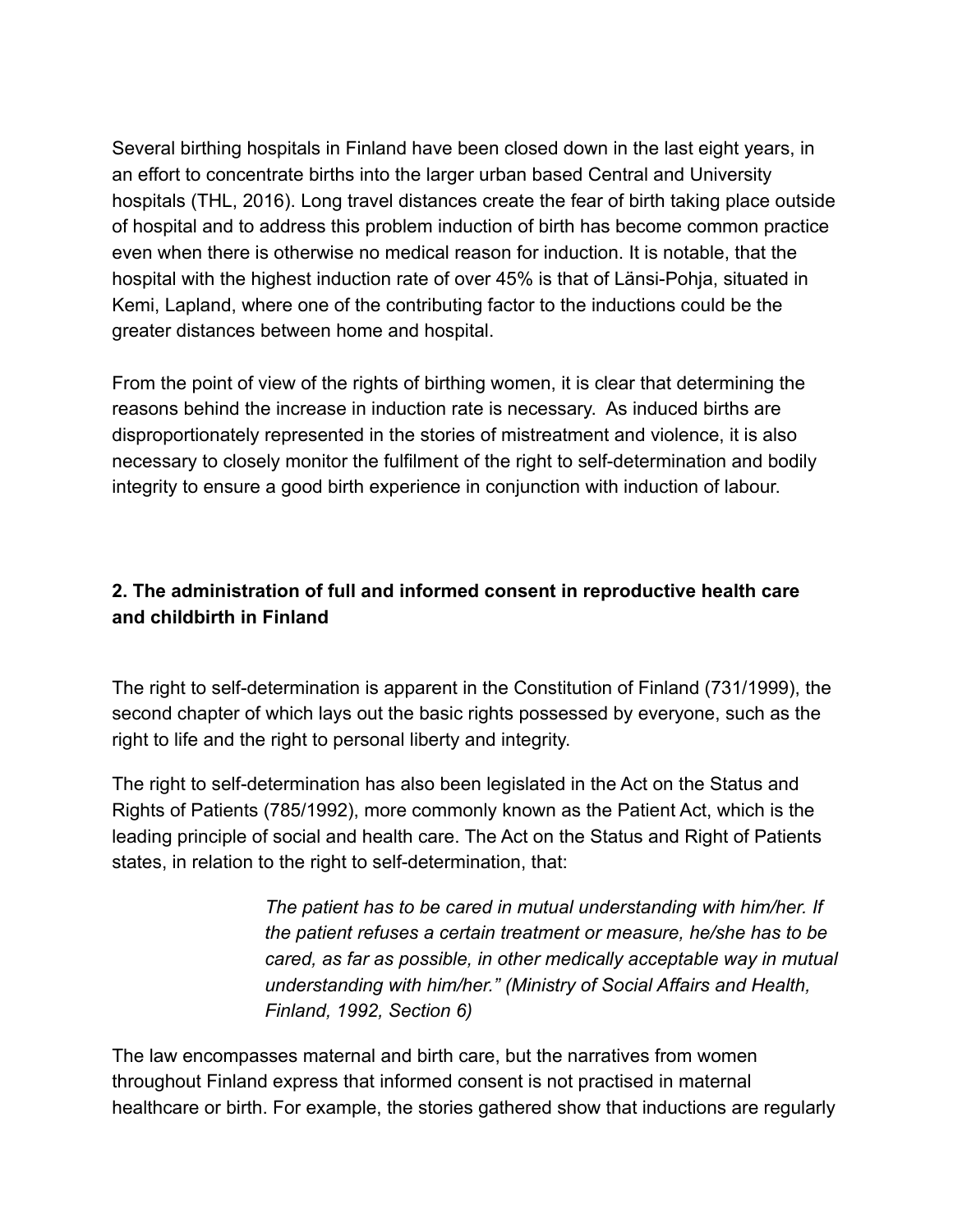performed without informed consent, even without informing the birthing woman in advance that an induction will be performed, and it is common place for interventions to be performed without consent and certainly without informing the woman of any possible options. The responses from healthcare officials reported under Section 1 in this report also express that healthcare officials do not regard it as necessary or even possible to practice informed consent during childbirth.

There is no continuity of care during pregnancy and childbirth in Finland, as pregnancy related care takes place in maternal and child healthcare clinics, while births are concentrated into large regional hospitals. Birthing classes, in which women would be taught about the different risks and options relating to childbirth are not generally offered. The Finnish midwifery association has expressed that women coming to give birth in Finland are not educated about childbirth and thus their ability to make informed choices is severely restricted (Siivola, 2017; Poranen, 2017). The lack of knowledge on the part of the birthing women is, however, not a sufficient excuse for overriding her wishes and neglecting the law on the right to self-determination.

An example of the way in which women are regularly denied the right to refuse interventions within the maternal healthcare system in Finland, is the postpartum doctor visit. The visit is required after childbirth in order to receive maternity benefits by the state. Generally, it is accepted that these check ups involve the doctor performing an internal examination. The doctors performing the examination are not usually gynaecologists, nor obstetricians, but GPs who do not for example assess pelvic floor issues or vaginal prolapse. Women who do not consider it necessary to have a doctor perform an internal examination during this compulsory check up are often pressured and told that unless a vaginal examination is performed they are not eligible for maternal benefits. There is a lack of clarity on whether or not an internal examination is officially required. Women have reported different experiences when they have chosen to refuse the vaginal examination. While some doctors accept the woman's right to refuse the procedure, others refuse to write the certificate needed to receive the maternity benefits unless the examination takes place. In one instance a woman contacted the Finnish Social Insurance Institution KELA to ask whether it was necessary to submit to a vaginal examination against her will in order to acquire maternity benefits. KELA responded that that only a doctor's visit was required, no internal examination. However, in the same case, the Department of Health and Wellbeing was unable to confirm that internal examination is required. In another instance, the maternal and child healthcare department of the city of Lappeenranta challenged a woman's right to refuse the vaginal examination during the postpartum check up and her case went to the Ministry of Health, which responded by saying that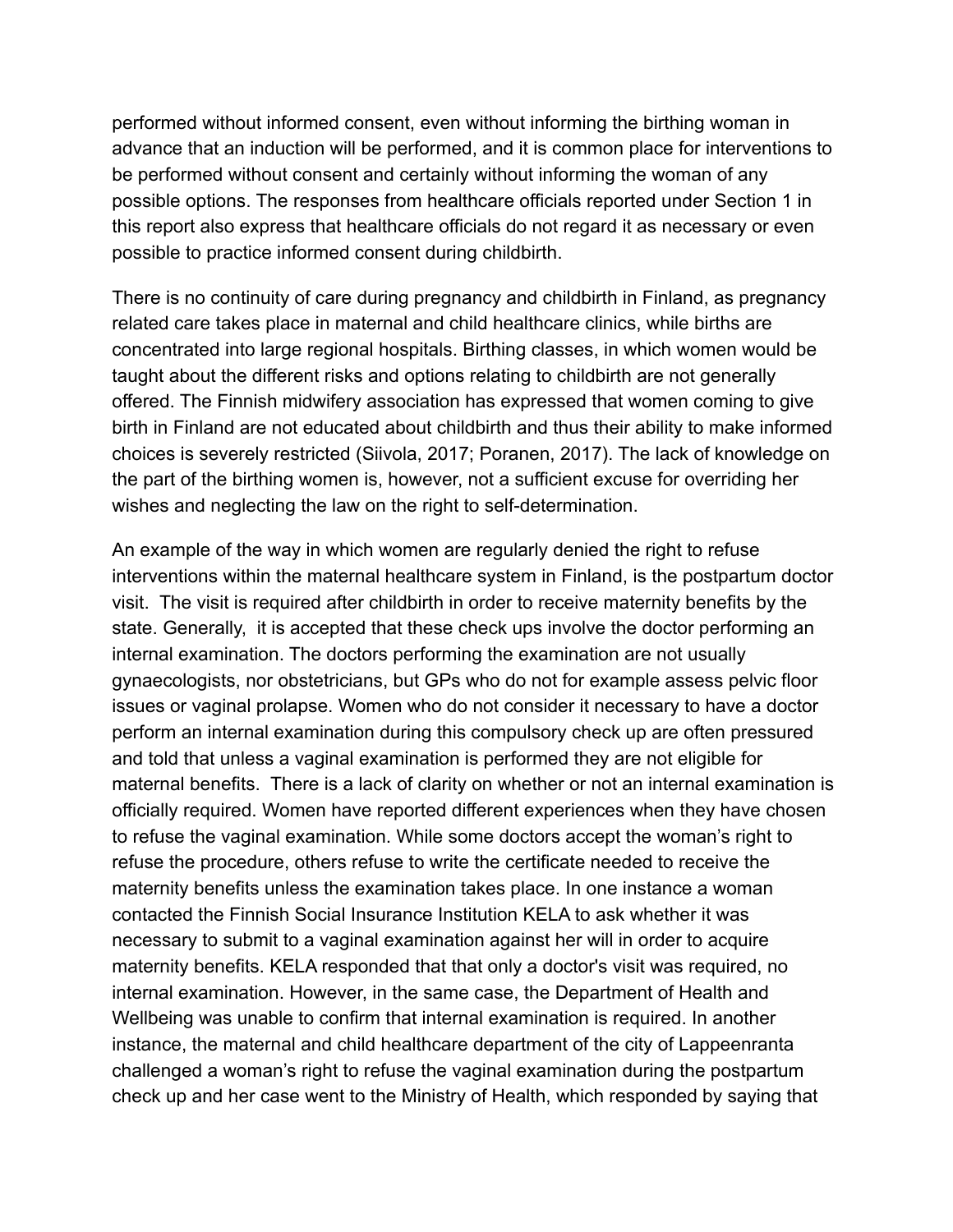they could not confirm whether the vaginal examination was indeed a requirement for receiving maternal benefits. Similar cases were reported from the cities of Pori and Turku.

Though the are policies in relation to sexual and reproductive health they are unclear in relation to informed consent. The Ministry of Social Affairs and Health published on action plan on sexual and reproductive health in 2014 (Klemetti & Raussi-Lehto, 2014). The action plan is effective between 2014–2020. The action plan on sexual and reproductive health aims to improve the population's sexual and reproductive health care and includes recommendations for perinatal care and birth. The National Institute for Health and Welfare states on its webpage that previously there have been no national guidelines or recommendations on good care at birth. Informed consent is not explicitly mentioned in relation to reproductive health care, perinatal care or care at birth but it is stated that a pregnant person or a person giving birth should be allowed to be part of decision making concerning her care.

In light of the reports given by women (as no official data is collected), it is clear that despite the law on the patient's rights, informed consent, and the need for consent, are not seen as necessary, or are at best optional in maternal healthcare practice in Finland.

## **3. The accountability mechanisms in place within the health facilities to ensure redress for victims of mistreatment and violence, including filing complaints, financial compensation, acknowledgement of wrongdoing and guarantees of non-repetition.**

The National Supervisory Authority for Welfare and Health (Valvira) recommends that clients who wish to file a complaint to any healthcare facilities should first attempt to resolve the issue directly with the person in charge of the care or their supervisor. The next option they recommend is that of making a written reminder to the director in charge of health care at the unit where the patient received care. The director investigates the matter with the person(s) who provided the care and sends a response to the patient, usually within about a month (Valvira, 2008).

If the matter cannot be resolved otherwise, it is possible to file a complaint to the Regional State Administrative Agency or to The National Supervisory Authority for Welfare and Health (Valvira), depending on the subject of the complaint. The complaint may be free-form or it can be based on the provided complaint form. As a rule, the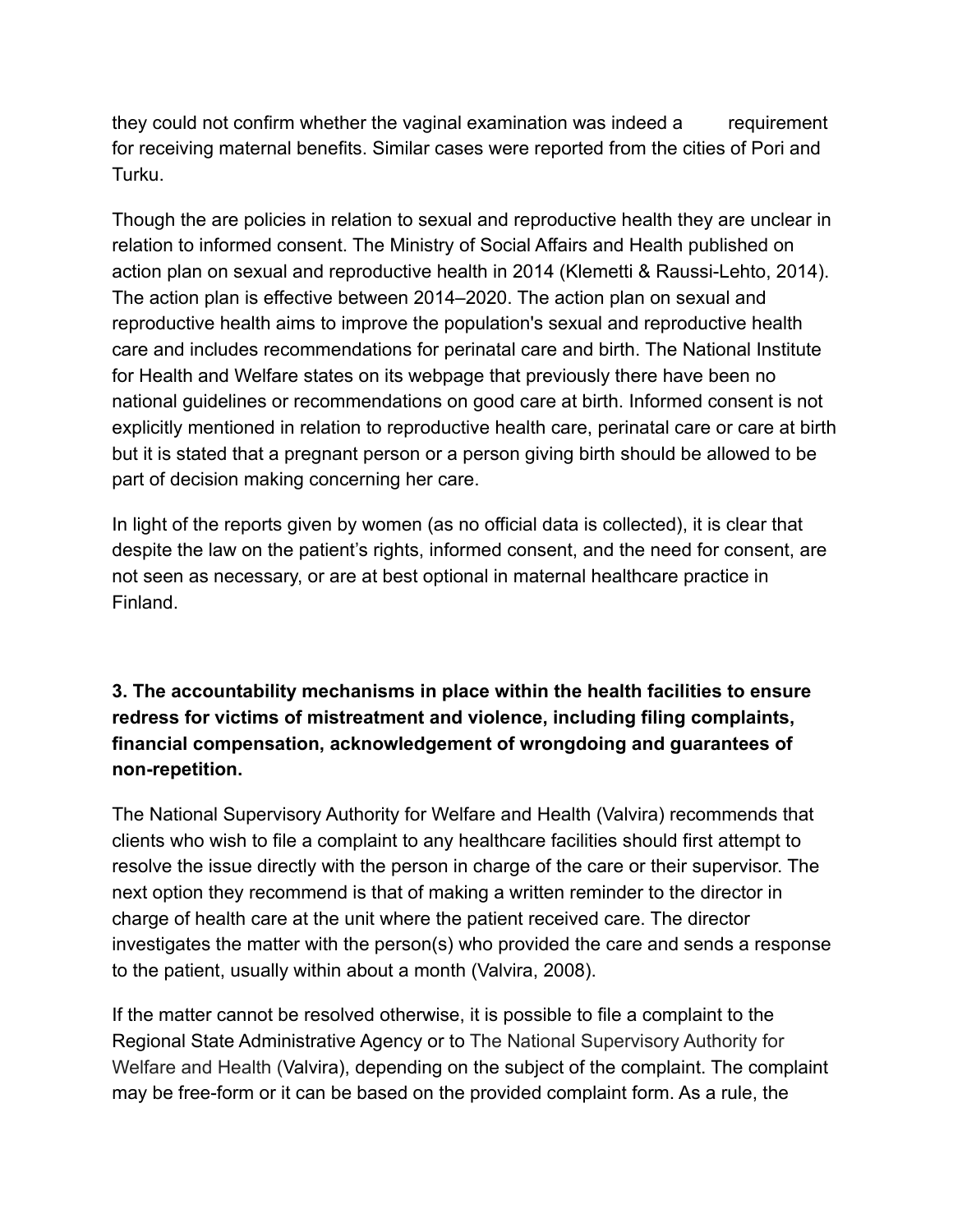complaint must be made within two years of the event that it concerns. According to their website, processing times for the complaints take about a year (Valvira, 2008).

It is possible to obtain help and advice for the reminder and complaint making process from the patient ombudsman of the health care unit responsible for the care. If a healthcare-related injury is suspected, an injury report can be filed for the Patient Insurance Centre. The injury report must be made within three years of receiving notification of the injury (Ministry of Health and Social Affairs, undated).

According to national news reporter Yle, the Patient Insurance Centre receives about one hundred injury reports regarding childbirth per year. Approximately one third of these reports result in compensation being paid to the claimant. Only major physical injuries or death resulting from malpractice are compensated (Siirilä & Krautsuk, 2019).

The narratives of the women who have shared their experiences in the 'Me Too during childbirth' campaign reveal that filing complaints or making official reminders does not result in their experiences of violence being validated, even in cases of serious breach of the law on the right to self-determination, or cases of serious violence where harm has been committed to the birthing woman. Of the women who shared their stories, 11 had filed a complaint with the hospital, and five had followed it up with a reminder to the Regional State Administrative Agencies. The majority of the women felt that the timeframe for making a complaint was too short, and the process too difficult to follow. Those that had made complaints agreed that the process was complicated. Complaints cannot be made by email or through the internet, but must be sent by mail. In Finland nearly every official and government related form can be compiled electronically so the 'old fashioned' system represented by the healthcare department was seen as unusual.

The major obstacle in filing complaints was, however, the fact that women suffering from trauma related symptoms and caring for newborn babies did not feel able to undertake the task. The idea of having to face the person who had violated them was also seen as overwhelming. Some women reported that they could not even bear the idea of walking back into the hospital in which they had been abused during childbirth and experienced panic attack symptoms if they had to return to the facilities. Several women did not even know, that such complaints could be filed, or that hospitals had ombudsmen. Maternal and Childcare services do not educate women on the possibility of filing complaints and most women who had tried to express, to their maternal healthcare nurse, that their birthing experience had been traumatising had faced belittling. Not a single one of the women reported receiving any assistance or support in filing the complaints or reminders.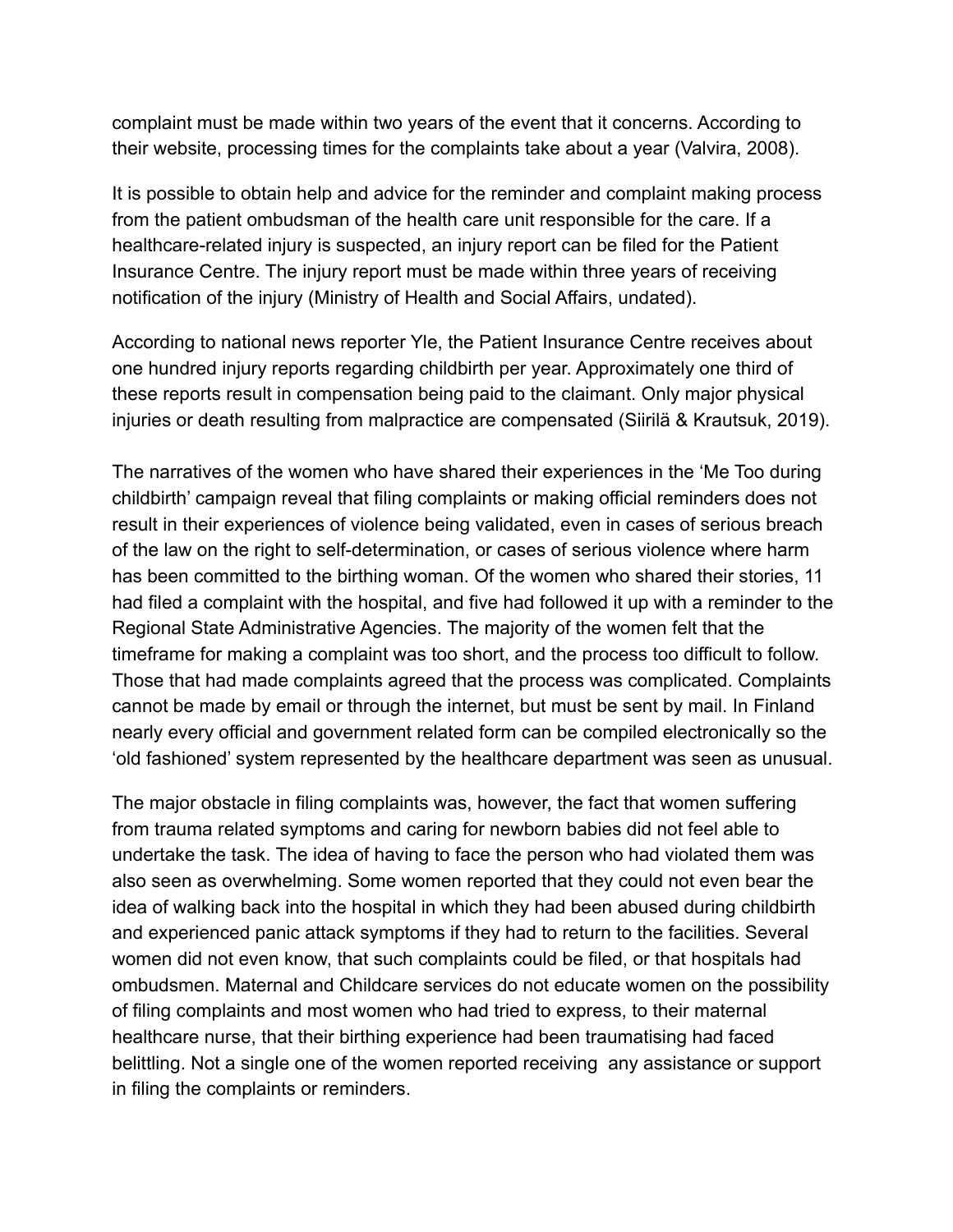Of the ones that had filed complaints only one woman shared that she had received apologies from the hospital for the treatment and trauma caused to her after filing a complaint with the hospital. The other women expressed that after filing a complaint, it took up to six months for the hospital to respond. When women had been invited to speak with the people who had behaved inappropriately towards them during birth, they were generally told that the doctor or midwife had followed hospital procedure and no wrongdoing had taken place. Facing the people who had abused them was difficult as it re-triggered the feeling of not being heard and having no say in regard to their own care.

Generally the women shared that in their responses, either in person or via letter, the hospitals denied any wrongdoing, expressed regret for the fact that the woman had found her birth difficult, but no follow up measures were taken towards members of staff who had yelled at, rough-handled or otherwise behaved in inappropriate ways towards the women. One woman shared how in their response to her complaint, hospital staff excused their behaviour by expressing that "communication with the patient was difficult" while another, who had complained about inappropriate and rude behaviour by a doctor was told that his behaviour was caused by the patient "being so tearful and overweight." In another instance a woman had complained to the hospital that prior to giving birth at her check up at the maternity ward she had been yelled at and threatened by a doctor. The doctor told her that she could be either induced or have a cesarean section, but would not give birth naturally. In this case, there was no imminent danger to the mother or child but, rather, the mother was simply asking to wait a few more days before conducting an induction. The mother was very aware of the risks involved with waiting and her options. The doctor had also called her private number and yelled at her on the phone, after she had requested to not have to talk to this doctor anymore. The complaint she made to the hospital did not satisfy her, and the doctor in question did not receive any reprimands. Some other mother's shared that they were told that the hospital's lack of staff and high amount of births had caused midwives to neglect or mistreat their clients.

Regarding the numerical grading of the birth experience mentioned under Section 1, which is done immediately after birth, women shared, that even if they had given a very low grade to the number because of experienced abuse, there was no follow up in which they would have been asked why they had rated their birth so lowly. Some women had also used hospital feedback forms to complain about the care they had received. One women shared how she had used a feedback form to complain about a nurse whom she felt had been physically abusive towards her. Despite the fact that she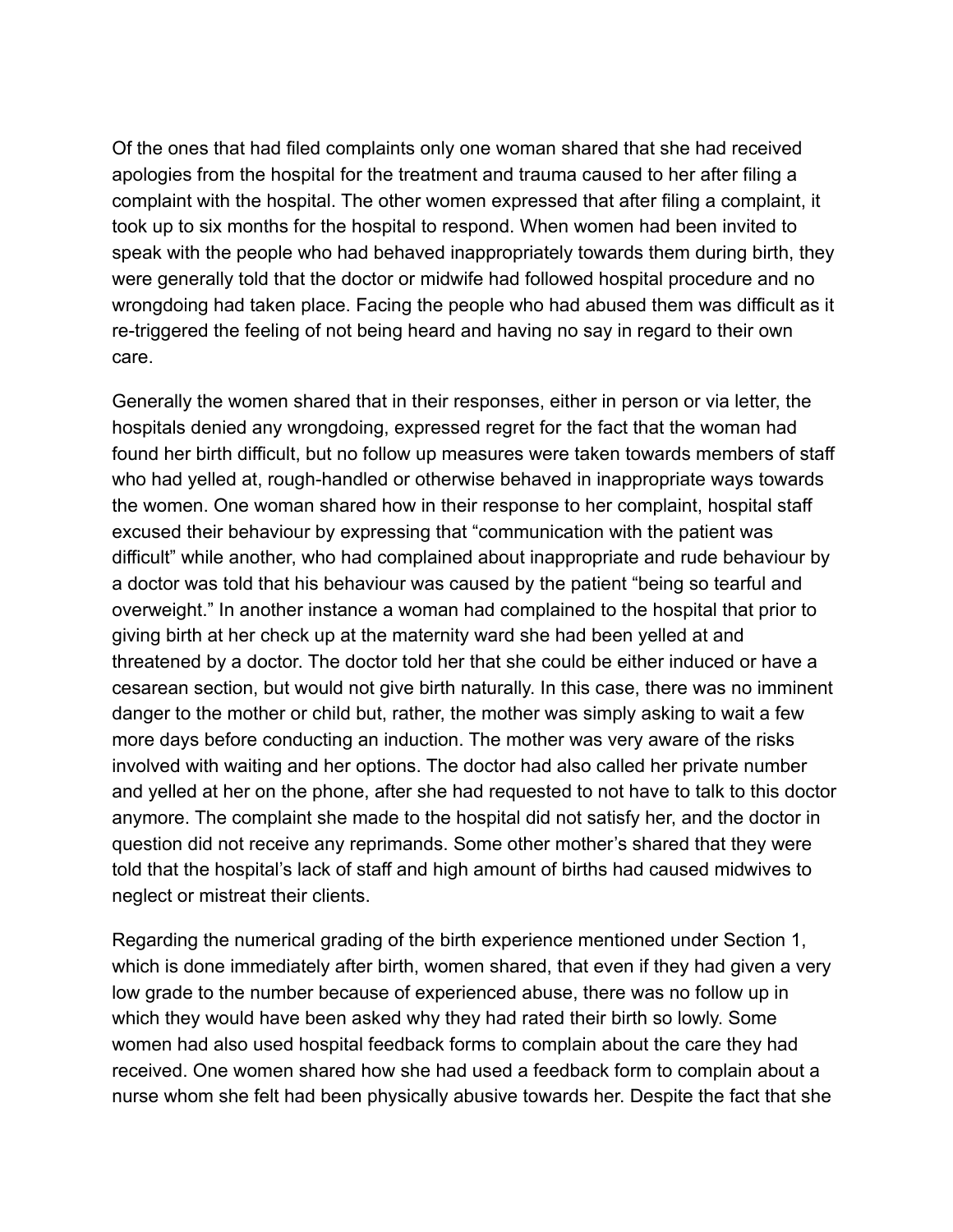left contact details on the form she had filled out, she was never contacted by the hospital.

The most serious of the cases in which women filed complaints, involved malpractice that led to the death of the infant and the removal of the mother's womb. After the family filed an initial complaint and injury report they were told that no malpractice had taken place. Three years, and several complaints later, Valvira, the National Supervisory Authority for Welfare and Health Valvira, and the midwife, doctor and the hospital involved (the Women's Hospital in Helsinki) received a reminder. The family chose to hire a lawyer, and four years after the death of their baby, it was finally admitted that malpractice had in fact taken place. The family is still waiting for any compensations. Both the baby's death and the removal of the womb were results of malpractice in a long series of events during the birth. The mother herself had requested help several times during the birth, but her wishes had been ignored. She still suffers physically from the consequences, has severe PTSD, and has not been able to work after the events took place. She has been told that any possible compensations will be likely to only be awarded in regard to the death of their child, not in relation to the mother.

As long as it is up to women to file complaints after a difficult or abusive birth experience, without any information or support provided to them, the system that is in place in Finland appears insufficient. The difficulty of the process, disregard and belittling by healthcare professionals, and shared stories about how making a complaint 'amounts to nothing', all discourage women from even attempting to file complaints. For those that do, results are rarely satisfactory, the process is difficult and hospitals rarely admit to any wrongdoing. Women's rights to self-determination and bodily autonomy are not regarded in high value in Finnish maternal health care and this is reflected also in the process of reporting and addressing violations.

## **4. Finnish health care policies guiding health responses to VAW and their alignment with WHO guidelines and standards**

At the 2012 High Level Meeting of the General Assembly on the Rule of Law, Finland made a national pledge to ratify the Council of Europe Convention on preventing and combating violence against women and domestic violence (The Istanbul Convention). The ratification was concluded and the Convention entered into force in Finland in August 2015.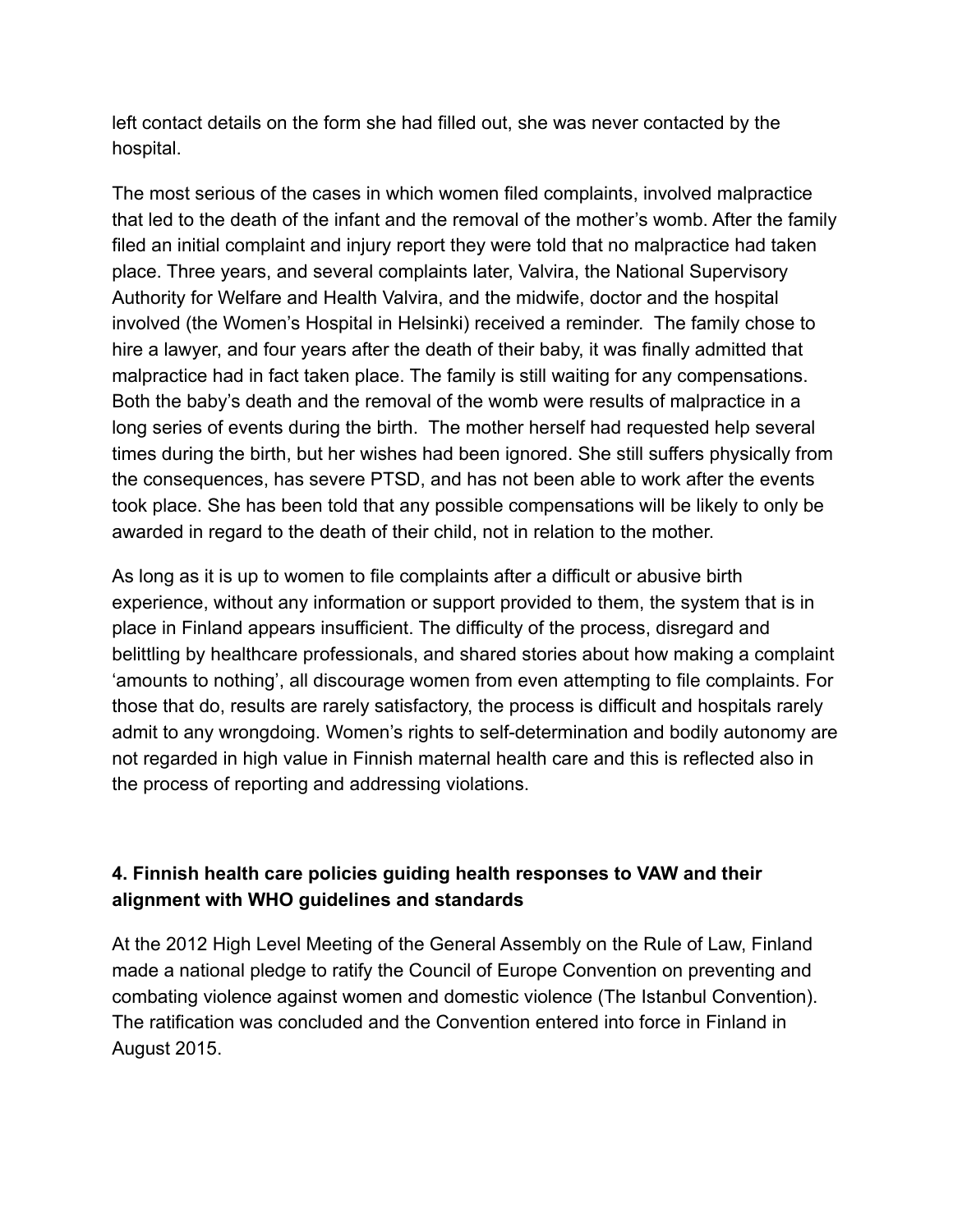The Finnish Government's five-year multi-sectoral Action Plan to prevent violence against women reached the end of its mandate period in 2015. According to an NGO Parallel Report (Laaksonen, Matikka, & Åberg, 2018) the final report published in June 2016 shows deficiency in the prevention of violence, in legislation and legal praxis, in services for both victims and perpetrators, and in the coordination for combating violence. The final reports of both the programme for reducing violence and the Government Action Plan for Gender Equality 2012–2015 note that the poorly resourced measures for combating violence against women have led to defective implementation, leading to their goals have been entirely unachieved or achieved only partly. According to the report, the state must evaluate both the fulfilment and the effects of the measures and actively monitor the implementation process. So far, the evaluation and monitoring has been lacking (Laaksonen, Matikka, & Åberg, 2018).

At the end of 2016, the Finnish Government established a coordinating body, the Committee for Combating Violence Against Women and Domestic Violence. According to NGO parallel report, it lacks independent resources and an independent mandate to act. The power that the coordinating body has depends entirely on the powers of the governmental bodies represented within it. Amnesty International (2018) has also indicated that the body has not been properly resourced since the work of the Administrative Committee is conducted within the budgetary constraints of the existing budgets of various ministries and relies on the human resources of existing bodies. In an international comparison of 15 Council of Europe member states of the resources allocated to measures for combating violence against women, Finland ranked second to last. On average, Finland spent only €0.01 per capita on measures for combating violence against women, while neighbouring Sweden spent €32.26 per capita (Amnesty International, 2018).

The Ministry of Social Affairs and Health published the Action Plan for the Istanbul Convention for 2018–2021 in December 2017. According to the NGO Parallel Report, it represents one of the most central problems in the implementation so far: the four year plan focuses on the development of state authorities and their work but fails to notice the significant role that NGOs play in combating violence against women in Finland. In the introduction of the Action Plan, it is stated that "Finland has a strong tradition of cooperation between public authorities and NGOs, and the latter are also involved in the implementation of several Articles" (Laaksonen, Matikka,& Åberg, 2018). Despite this acknowledgement, NGOs remain absent later when actual measures for accomplishing the Action Plan are listed.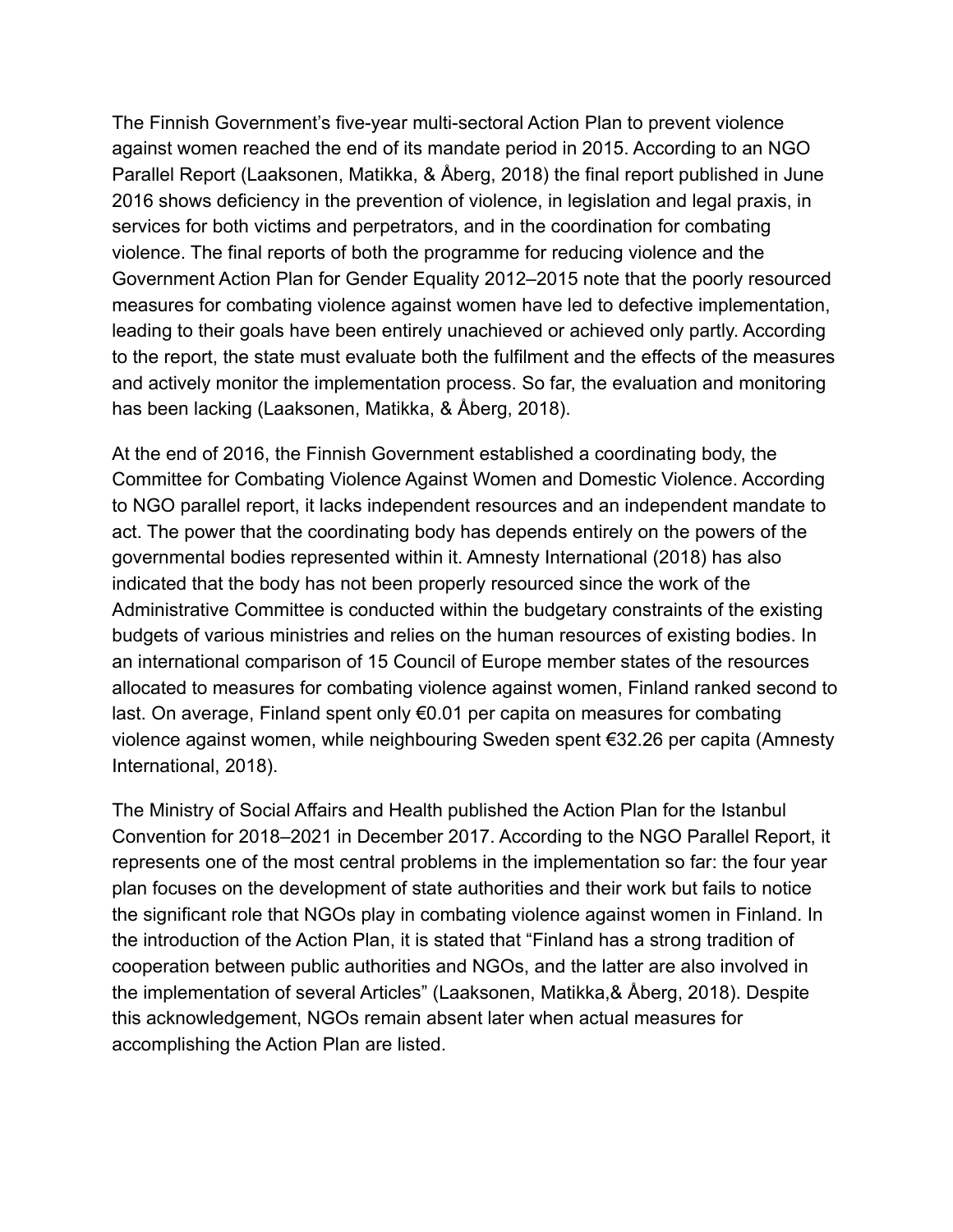According to Amnesty International (2018), the Finnish government is still lacking a systematic approach to assess the human rights impacts of its actions and has been urged to review how bills, policies and budget proposals may impact human rights, prior to their adoption. To date, such assessments have been limited, or completely lacking, including in respect of bills related to violence against women and domestic violence (Amnesty International 2018).2

WHO guidelines (2017) include recommendations as listed as: to inform women about their rights as clients and to hold staff accountable for violations of client's rights (WHO, 2017:9); to provide information and services that enable women to have options and make choices about their treatment, care and support; to educate health care staff to understand how unequal power and social norms perpetuate violence against women (WHO, 2017:10); to encourage health care providers to respect women's choices and autonomy in making decisions related to their care (WHO, 2017:10); to create awareness of what behaviour is inappropriate in the health care system; to develop and make known a clear policy forbidding violence of any kind in the workplace, including sexual violence and sexual harassment or to include mechanisms of redress for those subjected to violence and clear disciplinary procedures for those found to be perpetrating it (WHO, 2017:73). No such guidelines were stated in the plan to reduce violence against women organised between 2010 and 2015. The policies concentrate on how to educate health and social workers to identify victims of violence, not to encourage health care providers themselves to respect women's rights or view themselves as potential violators.

The WHO guidelines state that "it is essential that a health system collect and use data on violence against women at every level" (WHO, 2017:98). The campaign creating awareness about violence against women during pregnancy and birth is gathering important data via stories and narratives which according to the WHO guidelines can be viewed as qualitative data that can "raise awareness and sensitise people to the importance of a health system response to violence against women" (WHO, 2017:101). So far, this qualitative data has provoked reactions from the media that belittle women's experiences and give space to health care staff denying the phenomena, blaming the victims and asserting their right and even responsibility to violate women's rights during childbirth.

<sup>&</sup>lt;sup>2</sup> Please see the NGO Parallel Report:<https://www.riku.fi/binary/file/-/id/79/fid/2029> as well as Amnesty International's report: https://rm.coe.int/amnesty-international-submission-for-the-grevio-of-finland-final/ [16808b161d for full assessment of the policies undertaken to address violence against women in Finlan](https://rm.coe.int/amnesty-international-submission-for-the-grevio-of-finland-final/16808b161d)d.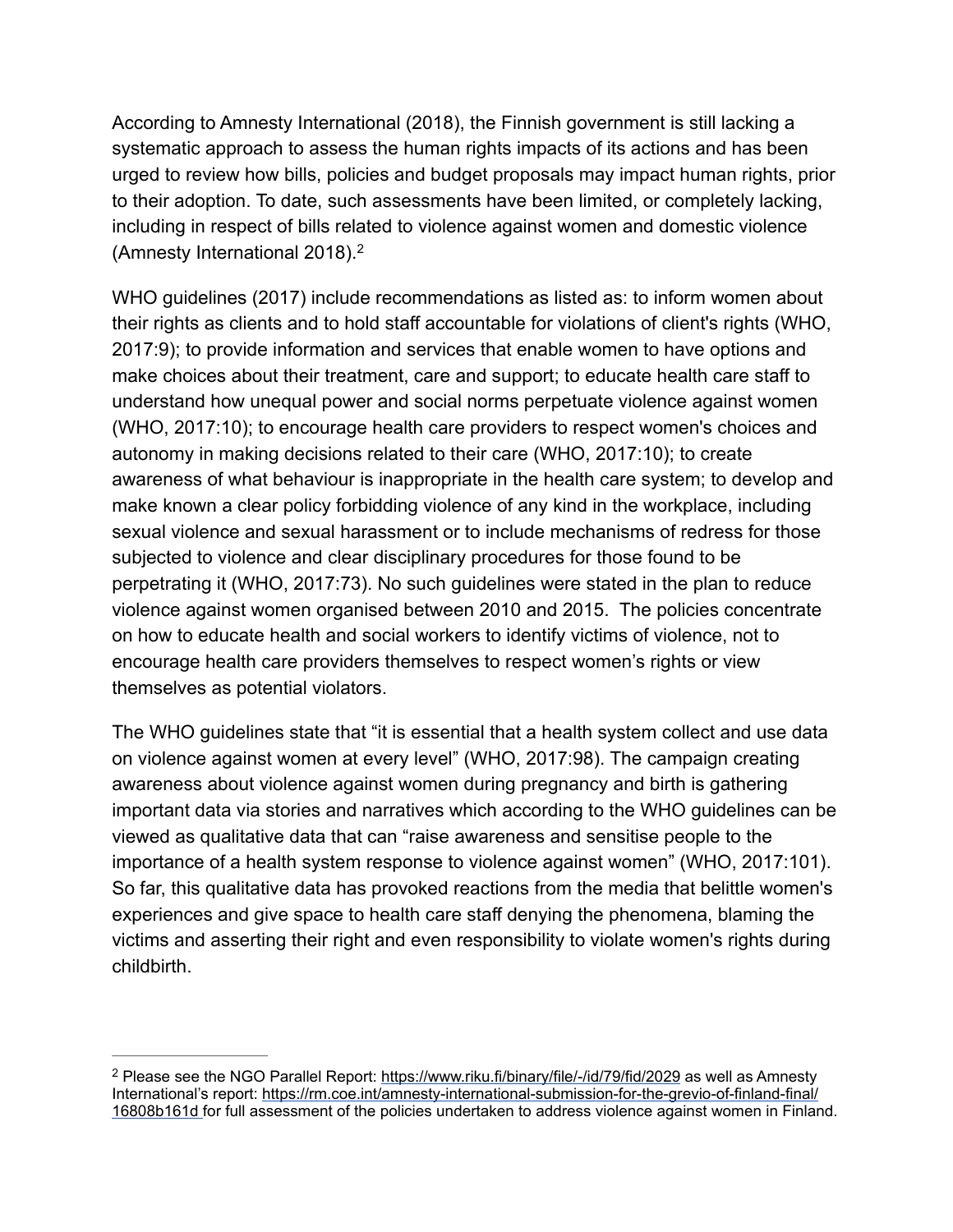#### **Sources:**

Amnesty International. (2018). *Finland: Insufficient implementation of the Istanbul Convention.* Retrieve from [https://rm.coe.int/amnesty-international-submission-for-the](https://rm.coe.int/amnesty-international-submission-for-the-grevio-of-finland-final/16808b161d)grevio-of-finland-final/16808b161d

Klemetti, R., & Raussi-Lehto, E. **(**2014). '*Edistä, ehkäise, vaikuta'. Action Plan on Sexual and Reproductive Health 2012-2020.* Ministry of Social Affairs and Health. Juvenes Print: Tampere, Finland. Retrieved from http://viva.tamk.fi/files/2016/12/ Seksuaali-ja-lisääntymisterveyden-toimintaohjelma-2014-2020THL.pdf? [fbclid=IwAR2yjtP8KGra4o\\_bBOllZumYFeSXfqBYx3pQWQEvrZriEPa0wXP2UuERgd4](http://viva.tamk.fi/files/2016/12/Seksuaali-ja-lis%25C3%25A4%25C3%25A4ntymisterveyden-toimintaohjelma-2014-2020THL.pdf?fbclid=IwAR2yjtP8KGra4o_bBOllZumYFeSXfqBYx3pQWQEvrZriEPa0wXP2UuERgd4) 

Laaksonen, S., Matikka, J., & Åberg, K. (2018). *NGO Parallel Report on the implementation of the Istanbul Convention in Finland.* Report for Grevio. https:// www.riku.fi/binary/file/-/id/79/fid/2029

Ministry of Health and Social Affairs. (1992). *The Act on the Status and Right of Patients.* [Finlex. Retrieved from http://www.finlex.fi/en/laki/kaannokset/1992/](http://www.finlex.fi/en/laki/kaannokset/1992/en19920785) en19920785

Ministry of Health and Social Affairs. (Undated) *The status and rights of clients and patients. Retrieved from https://stm.fi/en/client-and-patient-rights* 

Poranen, K. (2017). *Vauva tulossa, mutta valmistautuminen puuttuu – moni synnyttäjä jättää kokemuksen kätilöiden käsiin*[. YLE News \(2.1.2017\). Retrieved from](https://yle.fi/uutiset/3-9252712) [http](https://yle.fi/uutiset/3-9252712)s://yle.fi/ uutiset/3-9252712

Siirilä, M. & Krautsuk, S. (2019) *Yli sata naista avautui karmeista synnytyskokemuksista – #metoo-tyylinen kampanja leviää kuin kulovalkea, sairaaloissa pelätään vaikutuksia.*  Yle News (08.05.2019). Retrieved from<https://yle.fi/uutiset/3-10770193>

Siivola, M. (2017). *Kätilöiden näkökulma synnytykseen valmistautumiseen.* Doules: [Espoo, Finland. Retrieved from https://doules.fi/katiloiden-nakokulma-synnytykseen](https://doules.fi/katiloiden-nakokulma-synnytykseen-valmistautumiseen/)valmistautumiseen/

THL (2018). *Nordic perinatal statistics 2017.* National Institute for Health and Welfare: Helsinki, Finland. Retrieved from <http://www.julkari.fi/handle/10024/137072>

THL (2016). *Nordic perinatal statistics 2016*. National Institute for Health and Welfare: Helsinki, Finland. Retrieved from<http://urn.fi/URN:NBN:fi-fe201803053741>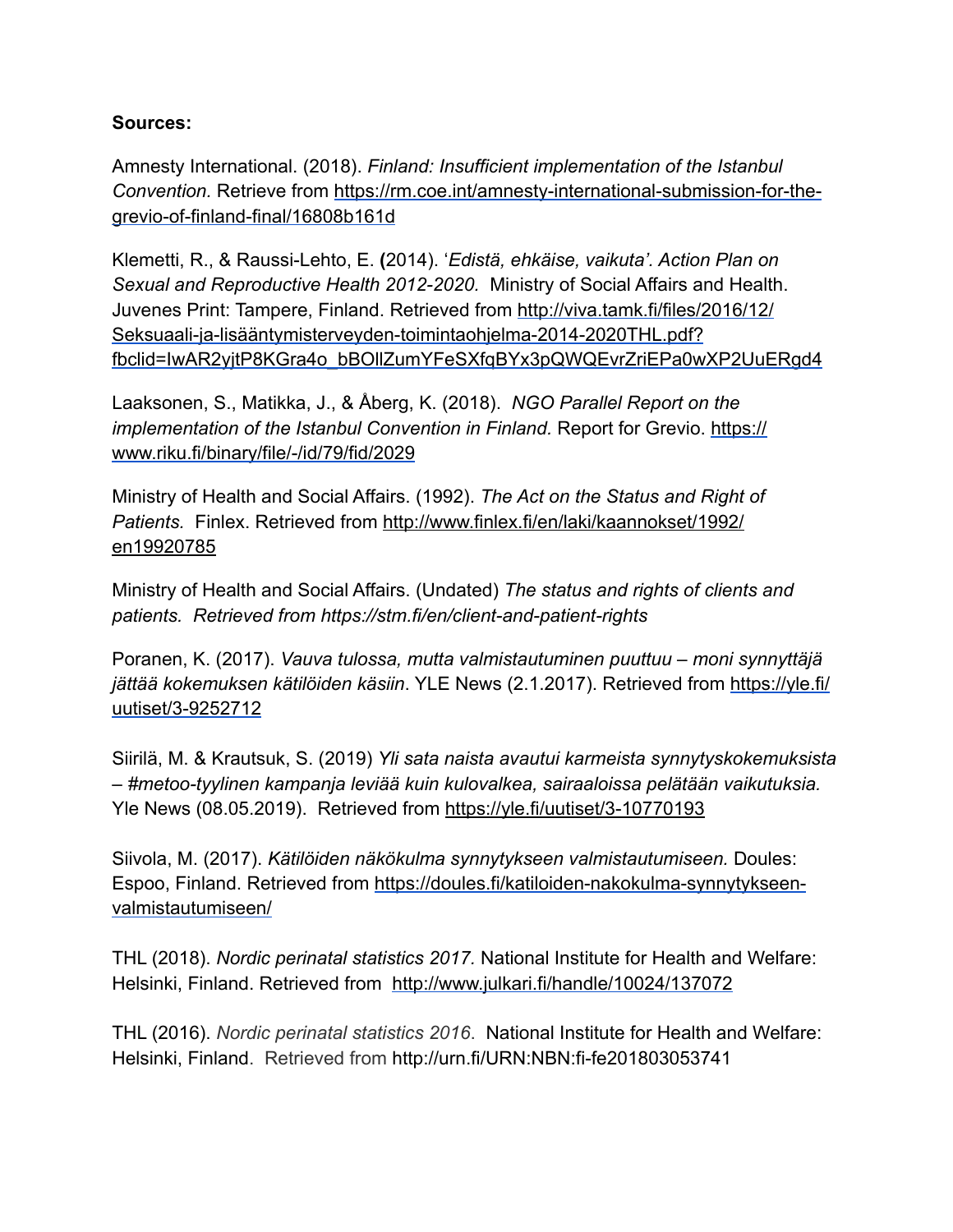Valvira (2008). *Tyytymättömyys Hoitoon*. National Supervisory Authority for Welfare and [health: Helsinki, Finland. Retrieved from https://www.valvira.fi/terveydenhuolto/](https://www.valvira.fi/terveydenhuolto/tyytymattomyys_hoitoon) tyytymattomyys\_hoitoon

World Health Organisation. (2017). *Strengthening health systems to respond to women subjected to intimate partner violence or sexual violence: a manual for health*  managers. Retrieved from https://apps.who.int/iris/bitstream/handle/ 10665/259489/9789241513005 [eng.pdf;jsessionid=87D2C09FA4E78A6C623ADA9989B2E34E?sequence=1](https://apps.who.int/iris/bitstream/handle/10665/259489/9789241513005-eng.pdf;jsessionid=87D2C09FA4E78A6C623ADA9989B2E34E?sequence=1)

World Health Organisation. (2011). *WHO recommendations for induction of labour.*  World Health Organisation, Dept. of Reproductive Health and Research. Retrieved [from https://www.who.int/reproductivehealth/publications/maternal\\_perinatal\\_health/](https://www.who.int/reproductivehealth/publications/maternal_perinatal_health/9789241501156/en/) 9789241501156/en/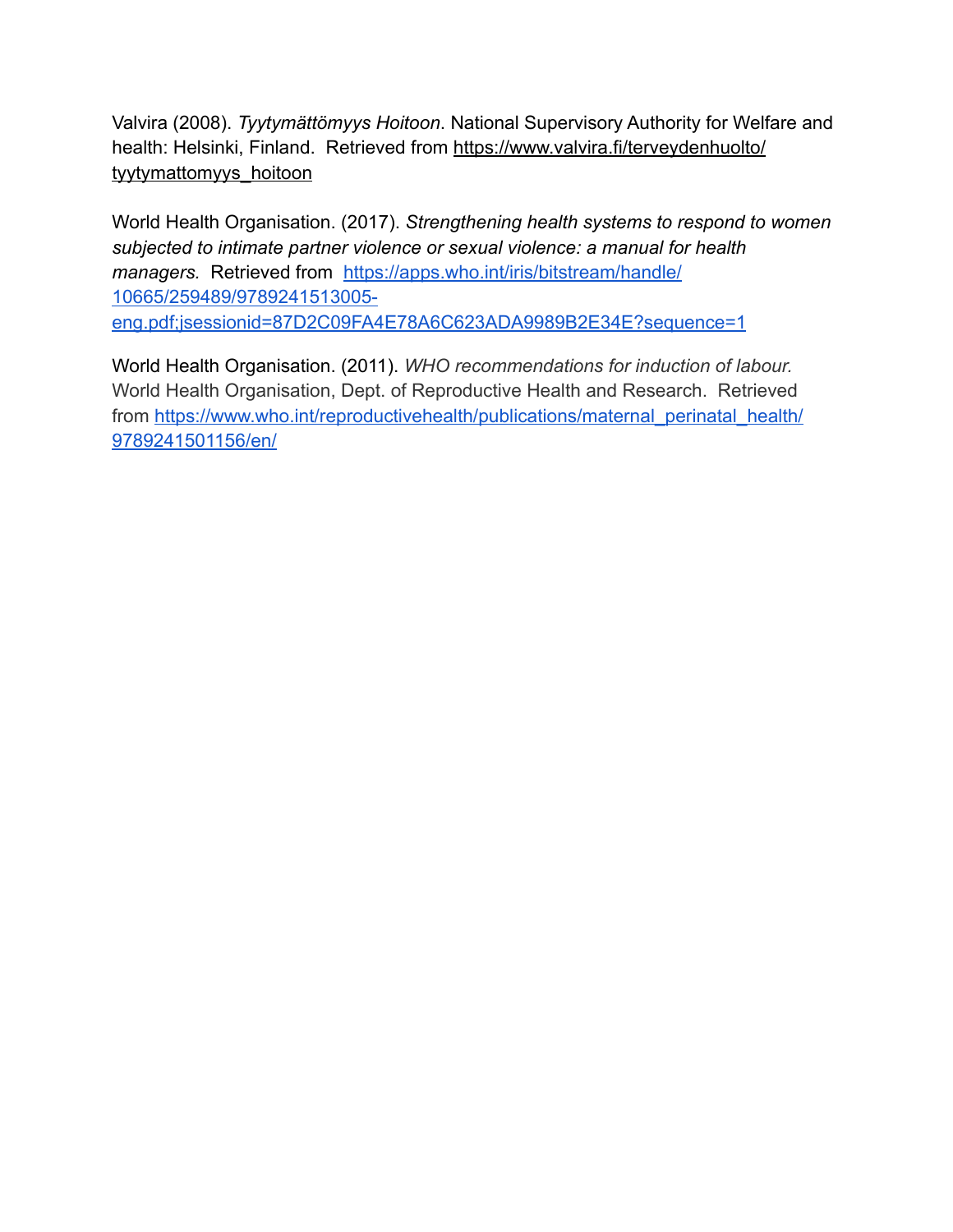#### APPENDIX 1

#### **Analysis of the narratives**

The qualitative data gathered by the Minä Myös Synnyttäjänä ('Me Too in the Birthroom') social media campaign reveals violations and violence at various levels. The campaign started on the 2nd of May, 2019. Since then, we have received over 150 accounts of violence, misdemeanour, and inappropriate conduct in maternity care, during both prenatal and birth care.

We have analysed 60 personally narratives that occurred between 2005 and 2019. Nearly half of the stories were from events that had taken place between the years 2013 and 2019. The year was not listed in 13 of the stories and the location was not mentioned in 11 of the stories.

Reports of minor and major violations of the right to self-determination were recorded throughout Finland and had taken place in hospitals of varying size. The hospitals covered in the reports were: Kuopio University Hospital, Päijät-Häme Central Hospital, Seinäjoki Central Hospital, Tampere University Hospital, Women's Hospital (Helsinki), Mikkeli Central Hospital, Kätilöopisto Maternity Hospital (Helsinki - this hospital was closed down in 2017), Joensuu Central Hospital, Espoo Hospital, Lapland's Central Hospital, Satakunta Central Hospital, North-Karelia Central Hospital, Turku University Hospital, Central-Finland Central hospital, Jorvi Hospital (Espoo), Oulu University Hospital, Oulaskangas Hospital (which at the time of writing no longer has a maternity unit) and Länsi-Pohja Central Hospital (Kemi).

The experiences were shared by women via email, through a feedback form on the campaign's website, private message to the campaign page on Facebook, and a closed Facebook group created for the campaign for people who have experienced obstetric violence. Short narratives shared through Facebook were excluded from the data used in this report. Experiences that had taken place over 15 years ago were also excluded from the report data.

We separately asked the women who had shared their experiences if they had filed complaints about the treatment they had received. Eleven women responded by saying that they had filed complaints through the hospital and five had followed it up with a reminder to the Regional State Administrative Agencies.